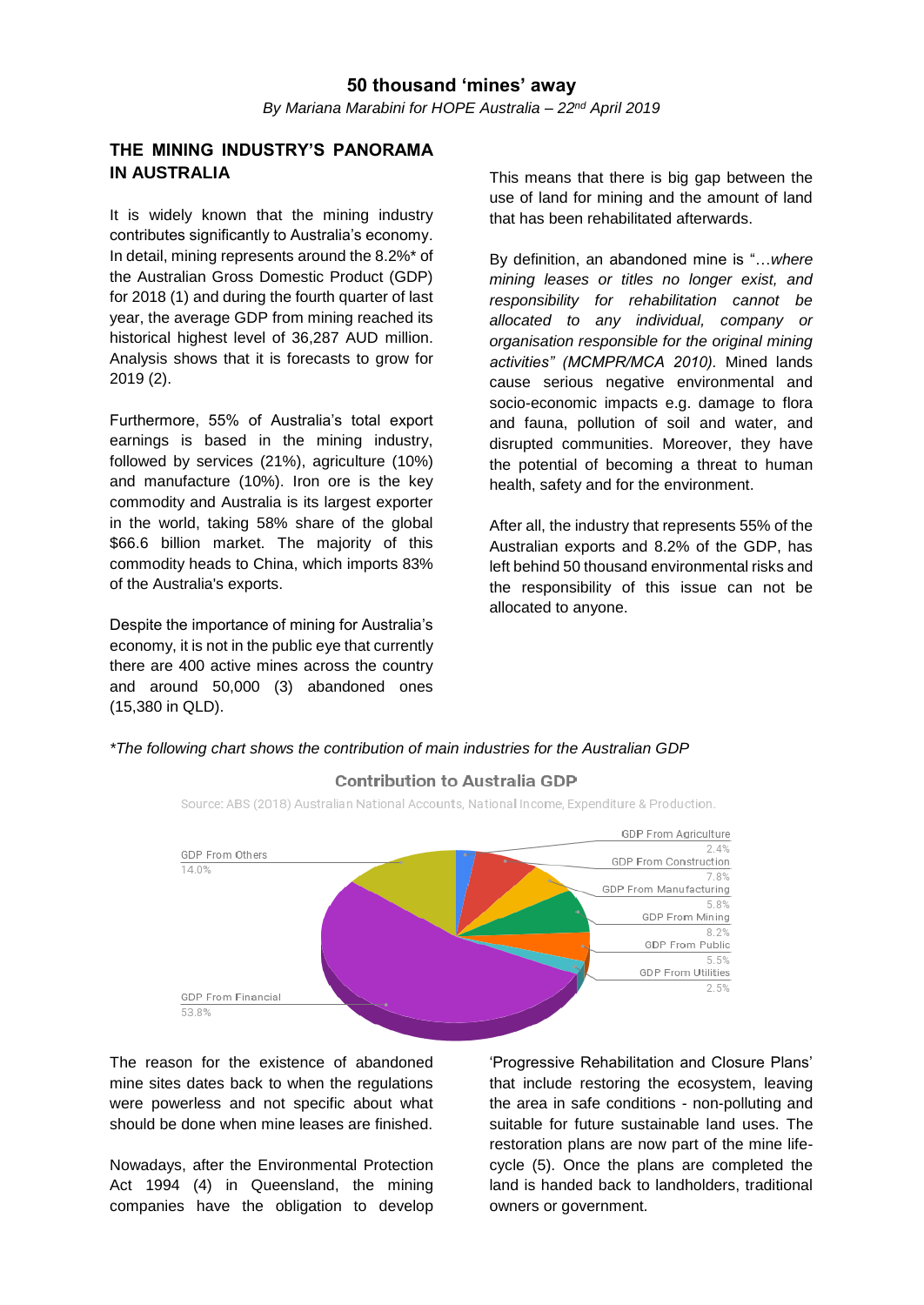Although the awareness of the urgency to rehabilitate abandoned mines is increasing, this article aims to look at the the big picture and consider if Australia has the opportunity to add value and take advantage of these abandoned lands.

### **REPURPOSING**

The International Council on Mining and Metals highlights that the rehabilitation plan can be the longest stage because ideally, it should restore the land towards its original state while considering the community needs. Additionally, the effort benefits everyone: the local community, the ecosystem and the reputation of the company.

In Kimberly, British Columbia in the south of Canada, the Sullivan Zinc mine (6) closed in 2001 after operating for more than a hundred years. Even though there are ongoing monitoring and water treatments, this 'aftermine' case is a pioneer example of repurposing to provide economic benefits to the community.

Eleven years before Sullivan's closure the plan to alleviate the impact and diversify the economy started. The main decisions were taken with strong participation of the community members. The actions included training for employees to be able to shift jobs to different industries; reforestation of the mining area and the creation of a ski center including new resorts and golf courses. Also, there is an active solar energy project which produces clean electricity for the community.

The new land uses created sustainable opportunities in the tourism industry, attracting hundreds of thousands of tourists per year. As a result, Kimberley's economy is keeping pace with increased growth and diversification.

Another interesting repurposing case of study is in the East of Germany (7). Lusatian Lake District is nowadays a recreational area with 26 artificial lakes, but it used to be an open-cut mine region dedicated to the extraction of lignite (brown coal).

To strengthen the industrialization of Europe after World War II, mining was intensively developed. In particular, this area was comprised by 30 sites and operated for over a

150 years. After the reunification of Germany in 1990, many of these sites closed down due to changes in the orientation of the national economy.

As a result, two Federal government owned and funded entities were created with the aim of remediating and rehabilitating the land across the Lusatian region. The new town planning vision encouraged communities to take on the opportunity for new purposes of living there.

The main actions that took place were: reforestation; treatment and cleaning the water polluted by mining; use of land for solar panels and wind turbines.

As a result, the tourist industry has strongly developed across the region, attracting curious people to enjoy the outdoor lifestyle of the largest artificial lake area in Europe. The park also preserves some mining machinery as cultural heritage and provides hotel accommodation for overnight visitors.

Even though there is a lot of controversy about artificial lakes and their potential flooding consequences, the new innovative environment keeps the region alive, remains as a holiday scape and is a key energy source for the region (8).

# **OPPORTUNITIES FOR IMPROVEMENT**

The Canadian case shows how important it is to the mining company to help the 'afterlife' of the land. In contrast, in the German example, it was the government which founded and provided the structure to recover the land and give a new reason for the community members to stay. Despite the origin, both cases have been successful for the environment and the local socio-economic development and growth of the region.

In Australia (9), the mining regulation is undertaken at the State level and the Commonwealth Government legislates only about environmental matters. In consequence, there is no centralised data about how many of the 50,000 abandoned mines are being rehabilitated.

However, collated information estimates that only less than 2% are currently under care.